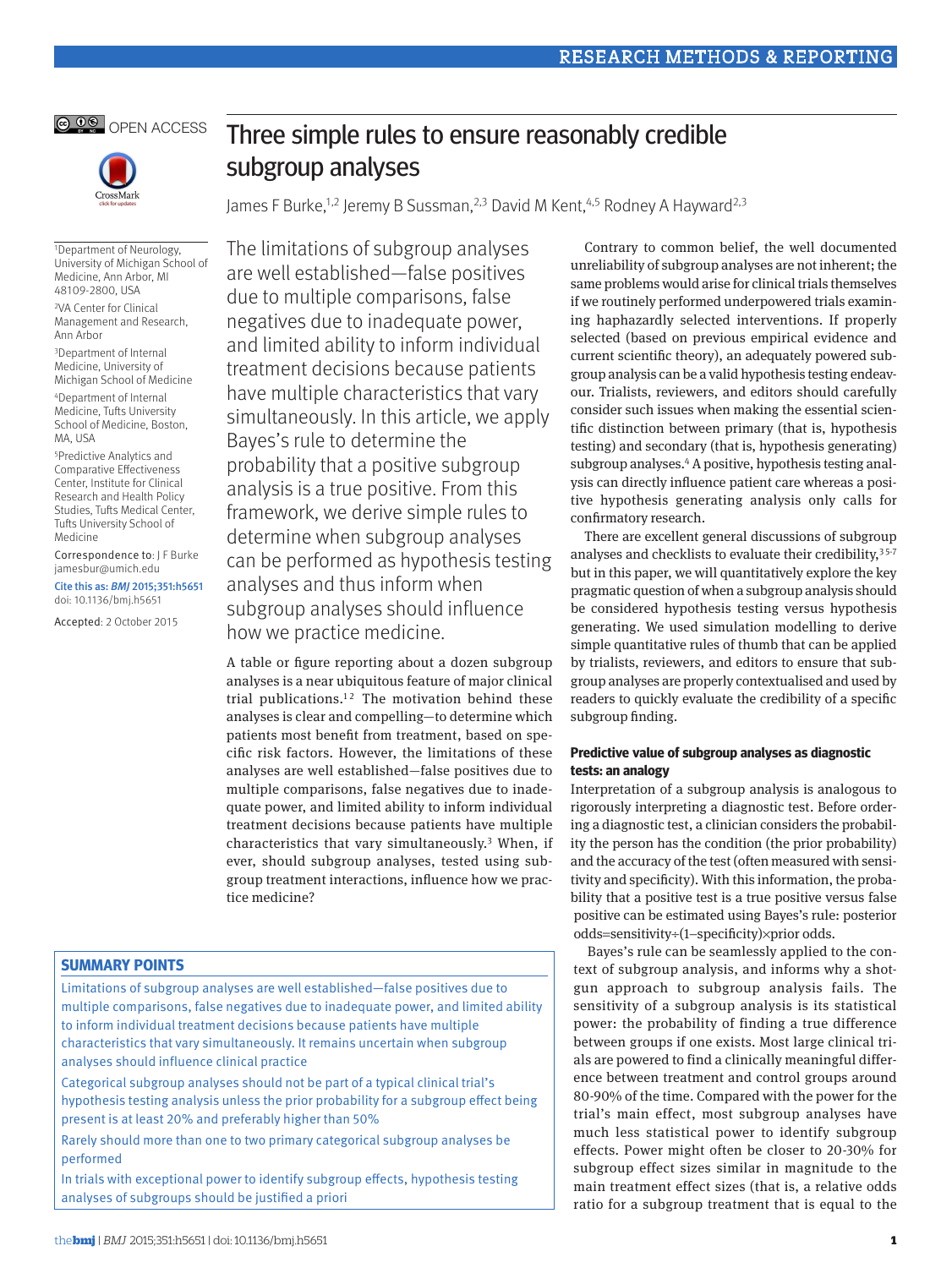odds ratio for the overall treatment)<sup>89</sup> Thus, the sample size needed to adequately contrast treatment effects measured in two different subgroups is much larger than the sample needed to distinguish an overall treatment effect from the null. Just as statistical power can be thought of as the sensitivity of a trial, the specificity of clinical trials is generally set to be 95%, based on the conventional significance threshold of  $P< 0.05$ .

Finally, an estimate of the prior probability is needed to interpret a subgroup analysis. In both diagnostic testing and subgroup analyses, prior probability estimates are often unsettling given their inherent uncertainty and subjectivity, but failing to grapple with this tends to bias us towards falsely accepting new evidence as truth.10 Existing criteria to judge the credibility of subgroup analyses emphasise the importance of prior probability and specifically require that a hypothesis and its direction of effect are specified a priori and that the subgroup effect is supported by within-study empirical and biological evidence.<sup>6</sup> In most cases, prior probability can be roughly estimated by thinking about the strength of previous theoretical or empirical evidence that the factor in question is likely to modify the relative treatment effect.11 Just as power for subgroups is usually much lower than for the main effect, so are the prior probabilities.

Expensive trials can only be justified if there is a reasonable probability of success based on prior data. In contrast, subgroup analyses with low priors are commonly conducted, perhaps because they are perceived as being essentially free, but as is shown below, conducting multiple subgroup analyses is statistically costly. We can also use empirical data as a rough starting point for thinking about prior probability. Of roughly 1200 subgroup analyses of recent clinical trials published in high impact journals, 83 (7%) were reportedly positive.<sup>1</sup> Assuming a 5% false positive rate, only a fraction of these analyses were likely true positives. This observation is supported by the observation that less than 15% of these subgroup analyses met four of 10 criteria for credibility. So, a high-end starting point for the prior probability for the average published subgroup analysis is probably around 5%, which can be adjusted on a case by case basis, based on the prior empirical and theoretical evidence.

As per Bayes's rule, low prior probabilities greatly increase the chance of a positive result being a false positive finding, and low power greatly increases this problem. Back to our analogy, the same phenomenon explains why ordering insensitive diagnostic tests with a low pretest probability leads to most positive test results being false positives (table 1).<sup>12</sup>

| Table 1   Comparison between diagnostic tests and subgroup analyses |                                                        |                                                                         |  |  |  |  |
|---------------------------------------------------------------------|--------------------------------------------------------|-------------------------------------------------------------------------|--|--|--|--|
|                                                                     | Diagnostic testing                                     | Subgroup analyses                                                       |  |  |  |  |
| Prior probability                                                   | Based on population prevalence and<br>clinical factors | Based on previous clinical evidence and<br>pathophysiological rationale |  |  |  |  |
| Test accuracy                                                       | Sensitivity                                            | Statistical power                                                       |  |  |  |  |
|                                                                     | Specificity                                            | $1-\alpha$                                                              |  |  |  |  |

#### **Application to subgroup analyses**

Using this framework that has been applied in related contexts,13 we can calculate the probability of a positive subgroup analysis (treatment subgroup interaction) being a true positive versus false positive using Bayes's rule.13 A positive analysis, in this context, refers to a significant difference in treatment effect between groups such that some groups can be demonstrated to have a greater or lesser relative treatment effect than other groups. Figure 1 illustrates the association between prior probability and positive predictive value (the chance that a trial reporting a statistically significant result is not reporting a false positive) when subgroup statistical power is varied. In rare scenarios where there is excellent subgroup power, positive results can be highly reliable, but even in this ideal situation the positive predictive value drops precipitously when prior probability drops below 20% to 30% or when multiple subgroup analyses are performed without adjusting for multiple comparisons.

Table 2 quantifies the positive predictive value for statistically significant subgroup findings (that is, treatment subgroup interaction effects) over a wide range of prior probabilities and number of subgroup comparisons. Although we know of no established conventions for acceptable positive predictive values, for illustrative purposes we apply a minimum threshold



Fig 1 | Association between prior probability and positive predictive values for subgroup analyses. The base case represents an uncommonly well powered, categorical subgroup analysis (that is, evenly divided subgroups, the effect the overall trial is powered for is entirely present in one subgroup, there is no effect is present in the other subgroup, and the trial has 90% power overall to find its primary effect), resulting in 37% power to find the subgroup effect. The probability of a true positive finding can be either reduced or improved by changing these assumptions. The lower line (multiple comparisons) illustrates how positive predictive values decline if 10 subgroup analyses are performed with 37% power to identify each subgroup effect and with no adjustment for multiple comparisons (as opposed to the one analysis illustrated in the base case). Conversely, the higher line (large subgroup effect) illustrates a scenario where the positive predictive values increase as power is improved the effect size in the subgroup is twice as large as the base case (subgroup power=95%)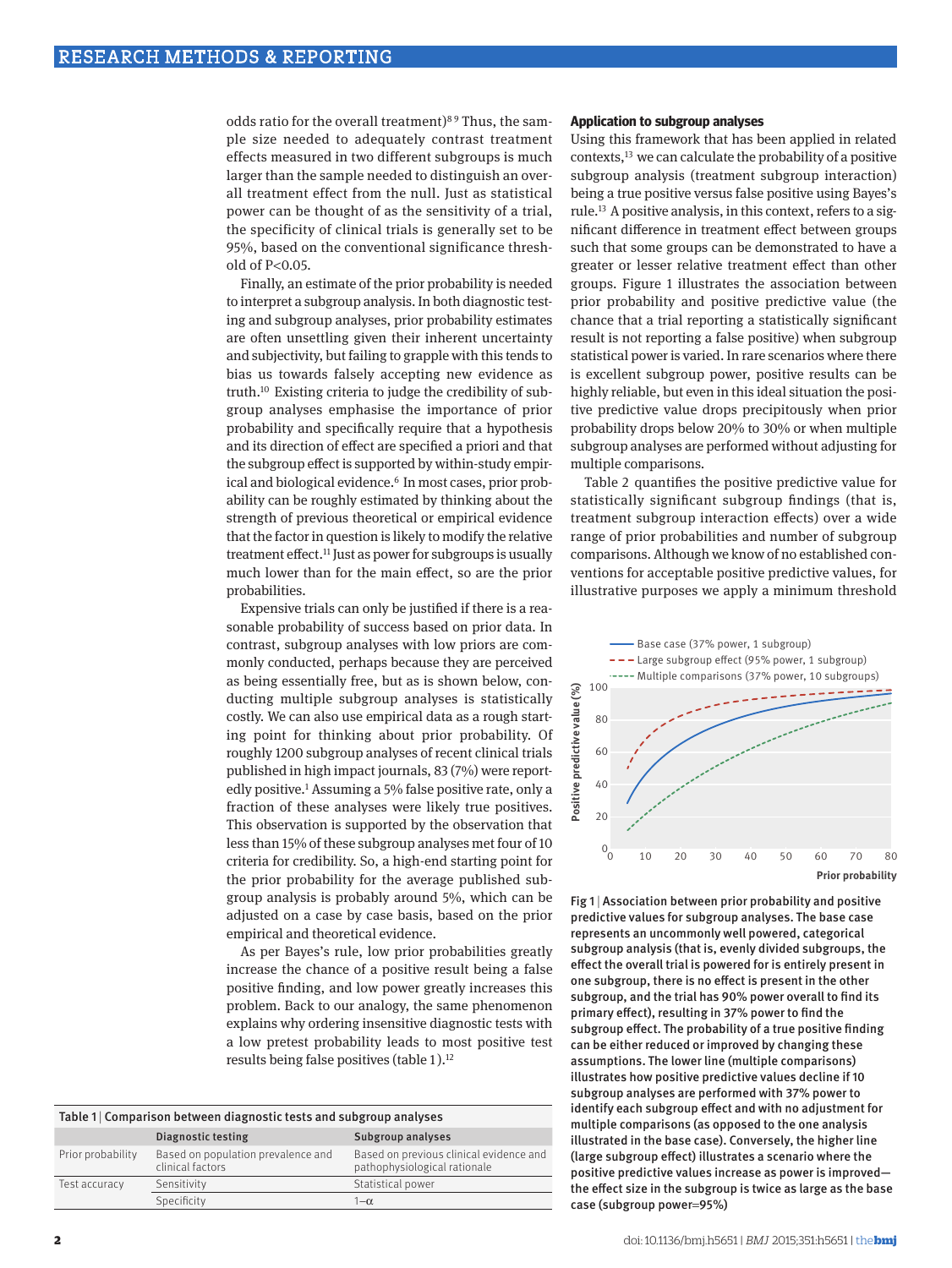of an 80% positive predictive value (that is, accepting a one in five chance (20%) of a positive finding being false). As this threshold is arbitrary and should differ depending on context, $14$  our results are presented so that readers can choose whatever threshold they wish. These analyses are based on P values of 0.05. When P values for subgroups are lower than 0.05, the positive predictive values will be higher. Like all rules of thumb, these three rules are proposed as only a starting point for thinking through individual cases.

# **Rules of thumb for performing primary one-at-a-time subgroup analyses**

#### Rule of thumb 1

Categorical subgroup analyses should not be part of a typical clinical trial's primary (hypothesis testing) analysis unless the prior probability for a subgroup effect being present is at least 20% and preferably higher than 50%. Even under optimal circumstances, a subgroup analysis of a categorical variable will rarely have greater than 50% statistical power to detect a moderate subgroup effect, and more often is closer to 20%.9 In general, for a modestly powered subgroup effect (that is, 20% power) unless there is a strong prior probability (that is, 50%), the chance of a positive subgroup effect being a true positive finding will be less than 80% (table 2). Even when subgroup effect power is excellent (that is, 80%), to reach an 80% true positive threshold requires prior probability of 20%.

One seeming exception to this rule is that we recommend routinely conducting multivariable risk based analyses of trials with positive overall results and of negative trials in which the intervention has known harms (such as major surgery). We have so far only considered relative subgroup effects (for example, one group benefits from treatment while another

Table 2 | Positive predictive values (%)\* for significant subgroup findings according to prior probability and number of subgroup comparisons

|                 | Power of subgroup comparison and no of<br>comparisons |    |           |              |    |           |              |    |    |
|-----------------|-------------------------------------------------------|----|-----------|--------------|----|-----------|--------------|----|----|
| Prior           | 20% power                                             |    | 50% power |              |    | 80% power |              |    |    |
| probability (%) | 1                                                     | 5  | 10        | $\mathbf{1}$ | 5  | 10        | $\mathbf{1}$ | 5  | 10 |
| 5               | 17                                                    | 14 | 11        | 35           | 18 | 12        | 46           | 19 | 12 |
| 10              | 31                                                    | 25 | 20        | 53           | 32 | 22        | 64           | 33 | 22 |
| 20              | 50                                                    | 43 | 36        | 71           | 52 | 38        | 80           | 53 | 38 |
| 30              | 63                                                    | 56 | 49        | 81           | 65 | 52        | 87           | 65 | 52 |
| 40              | 73                                                    | 67 | 60        | 87           | 74 | 62        | 91           | 75 | 62 |
| 50              | 80                                                    | 75 | 69        | 91           | 81 | 71        | 94           | 82 | 71 |
| 60              | 86                                                    | 82 | 77        | 94           | 87 | 79        | 96           | 87 | 79 |
| 70              | 90                                                    | 87 | 84        | 96           | 91 | 85        | 97           | 91 | 85 |
| 80              | 94                                                    | 92 | 90        | 98           | 95 | 91        | 99           | 95 | 91 |

\*Positive predictive values=probability that all reported positives analyses are true positives for a trial reporting at least one positive subgroup effect (that is, no false positives) for a given prior probability and power in the context of conducting one, five, or 10 subgroup comparisons without adjustment for multiple comparisons, assuming  $\alpha$ =5% (0.05). In formal Bayesian statistical analyses, the priors and posteriors are generally presented as probability distributions, but we have represented both as fixed values for simplicity. Estimated using approach of Ioannidis.13

group does not benefit). Risk based analyses examine how both the relative and absolute benefit of interventions varies between patients at high, medium, and low pretreatment risk. Even if a credible relative subgroup exists, it does not imply that treatment decisions should be different across subgroup levels, since treatment could still be worthwhile (or not worthwhile) in both groups. Further, risk based analyses can inform care even when the prior probability for a risk based subgroup effect is low.11 Even if no such effect exists, the absolute risk reduction with treatment will be higher in patients at high pretreatment risk and these analyses can quantify the magnitude of those differences.

### Rule of thumb 2

Rarely should more than one to two primary categorical subgroup analyses be performed. When one study examines treatment differences across multiple risk factors (multiple comparisons), the likelihood that a study with a reported subgroup effect has at least one false positive result increases, thereby eroding the reliability of all positive findings. As shown in figure 1, the reliability of a positive finding falls considerably across the spectrum of prior probability when increasing the number of subgroup analyses. Even with an above average prior probability for a given subgroup comparison (that is, 20%) and excellent statistical power to find a subgroup effect (that is, 80%), the positive predictive value would fall from 80% if one comparison is made to 38% if 10 comparisons are made (table 2). Another, potentially less appreciated, consequence of performing multiple underpowered subgroup comparisons is that readers can be misled into believing that these negative results provide reliable evidence that the treatment is similarly effective in all patients, potentially masking important subgroup effects owing to inadequate power.<sup>9</sup>

Correction for multiple comparisons decreases the risk of false positives, but does not eliminate the broader problem. Firstly, correcting for multiple comparisons decreases statistical power, thus increasing the risk of false negative findings further. Secondly, as investigators add subgroup analyses with less and less evidence or theory to support them, the prior probability for the average subgroup analysis inevitably falls, further reducing the positive predictive value (fig 2).

### Rule of thumb 3

In trials with exceptional power to identify subgroup effects, hypothesis testing subgroup analyses should be justified a priori. Various trial circumstances can lead to increased power to identify subgroup effects (table 3 ). If, for example, the effect size difference between subgroups is larger than that found for the overall trial population, the probability of a true positive subgroup effect increases (fig 1). Although such effects are likely uncommon, they are not unheard of—and they are the effects that are of most clinical importance. For example, large subgroup effects were anticipated and then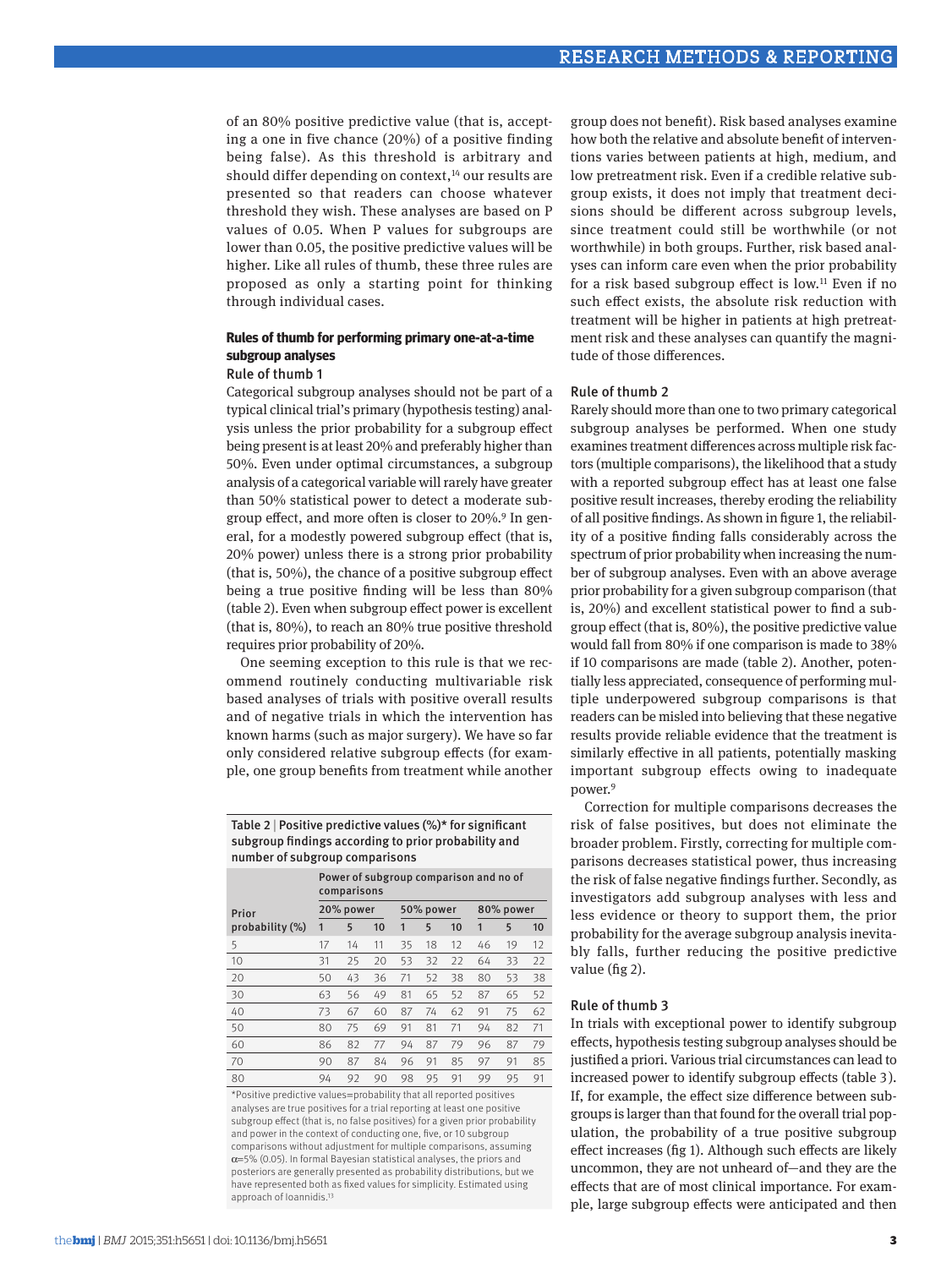

Fig 2 | Effect of decreasing prior probability of each additional subgroup on positive predictive value (the likelihood that a positive finding is a "true positive") adjusting for multiple comparisons. The two lines represent how the positive predictive value decreases under different assumptions about how prior probability decreases. In the blue line (slowly declining prior probability), prior probability starts at 0.4 and falls per extra subgroup either linearly (0.04 per subgroup). In the dotted line (rapidly declining prior probability), prior probability falls inversely to the number of subgroups

| Table 3   Changes in power to identify subgroup effects<br>after changes in specification of subgroup effect                                                                                                                                     |                                        |  |  |  |  |  |
|--------------------------------------------------------------------------------------------------------------------------------------------------------------------------------------------------------------------------------------------------|----------------------------------------|--|--|--|--|--|
| Change in subgroup effect and<br>description                                                                                                                                                                                                     | Power to detect<br>subgroup effect (%) |  |  |  |  |  |
| Base case only (no change)                                                                                                                                                                                                                       |                                        |  |  |  |  |  |
| Trial with 90% power for main effect;<br>binary subgroup with half the trial<br>population in each population; treatment<br>effect, equal to the trial's powered effect,<br>exists in one subgroup and no effect exists<br>in the other subgroup | 38                                     |  |  |  |  |  |
| Base case with change in main trial power                                                                                                                                                                                                        |                                        |  |  |  |  |  |
| Decrease overall trial power to 80%                                                                                                                                                                                                              | 30                                     |  |  |  |  |  |
| Increase overall trial power to 95%                                                                                                                                                                                                              | 45                                     |  |  |  |  |  |
| Increase overall trial power to 99%                                                                                                                                                                                                              | 58                                     |  |  |  |  |  |
| Base case with change in subgroup size                                                                                                                                                                                                           |                                        |  |  |  |  |  |
| 25% of trial population in subgroup                                                                                                                                                                                                              | 27                                     |  |  |  |  |  |
| 10% of trial population in subgroup                                                                                                                                                                                                              | 16                                     |  |  |  |  |  |
| 5% of trial population in subgroup                                                                                                                                                                                                               | 11                                     |  |  |  |  |  |
| Base care with change in subgroup effect size                                                                                                                                                                                                    |                                        |  |  |  |  |  |
| 50% of base case effect size                                                                                                                                                                                                                     | 12                                     |  |  |  |  |  |
| 150% of base case effect size                                                                                                                                                                                                                    | 74                                     |  |  |  |  |  |
| 200% of base case effect size                                                                                                                                                                                                                    | 95                                     |  |  |  |  |  |

Power was estimated for each of the outlined scenarios using the methodology of Brookes and colleagues.19

discovered for higher degrees of carotid stenosis in symptomatic endarterectomy trials,<sup>15</sup> and in time to reperfusion for stroke<sup>16</sup> and myocardial infarction.<sup>17</sup> <sup>18</sup> Similarly, in biologically directed treatments, such as for cancer treatments, it is possible that a treatment will be effective in one subgroup and ineffective in another.

In addition to anticipated subgroup effect size, equalising the proportion of individuals in each subgroup and testing a continuous variable (such as baseline blood pressure level) along its continuum will substantially improve statistical power.<sup>8 19</sup> But even with excellent power, prior probability is an important determinant of whether a significant subgroup effect is a true positive. Just as an excellent diagnostic test (sensitivity 99%,

specificity 95%) results in a 20% positive predictive value if the prior probability of disease is 1%, only 20% of statistically significant subgroup effects will be true positives if the subgroup effect only had a 1% chance of occurring to begin with, even with 99% power.

This demonstrates why looking at multiple variables might be fine for hypothesis generating analyses, but that primary (hypothesis testing) analyses must be based on previous empirical evidence or theory, generally be few in number, and be specified a priori. For unique cases with improved power to detect subgroup effects, after formally estimating subgroup effect power before the trial and considering the prior probability, table 2 can inform whether power is adequate to consider such an analysis as a hypothesis testing analysis versus a hypothesis generating analysis.

### **Conclusion**

By not following a sound scientific process, conventional subgroup analyses increase the risk of both false positive and false negative findings. Careful consideration of the likelihood of a subgroup effect being present (prior probability) and the statistical power of the subgroup analysis (sensitivity) need to inform whether a subgroup analysis should be part of the primary (hypothesis testing) or exploratory (hypothesis generating) analyses. We recommend that hypothesis testing analyses include no more than one or two prespecified subgroup analyses founded on adequate prior probability and power so that positive findings are more reliable and can thus be used to target treatment.

This approach would substantially restrict the number of subgroup analyses performed. It can be argued that subgroup analyses that do not meet these criteria should never be performed because false positives will greatly outnumber true positives and could be integrated into clinical decisions in spite of the best intentions of researchers. However, there is also a reasonable argument supporting a limited role for exploratory hypothesis generating analyses of subgroups. For example, there was little reason to think that diabetics would fare better with coronary artery bypass than with percutaneous interventions before an exploratory subgroup analysis of the BARI trial.20 Although still somewhat controversial, $21$  the balance of evidence argues that this is a real subgroup effect that would not have been discovered without an exploratory analysis.<sup>2223</sup> At least, if such analyses are performed, they should be specifically designated as exploratory, broadly understood to be hypothesis generating and reported separately from hypothesis testing analyses. For clinicians, these exploratory analyses should be ignored until confirmed or refuted by subsequent studies.<sup>11</sup>

Subgroup analyses have historically misinformed as much as they have informed.3 The three simple rules outlined here can help guide more meaningful and accurate analyses and reporting of randomised controlled trials, better guide clinical implementation, and avoid repeating mistakes of the past.